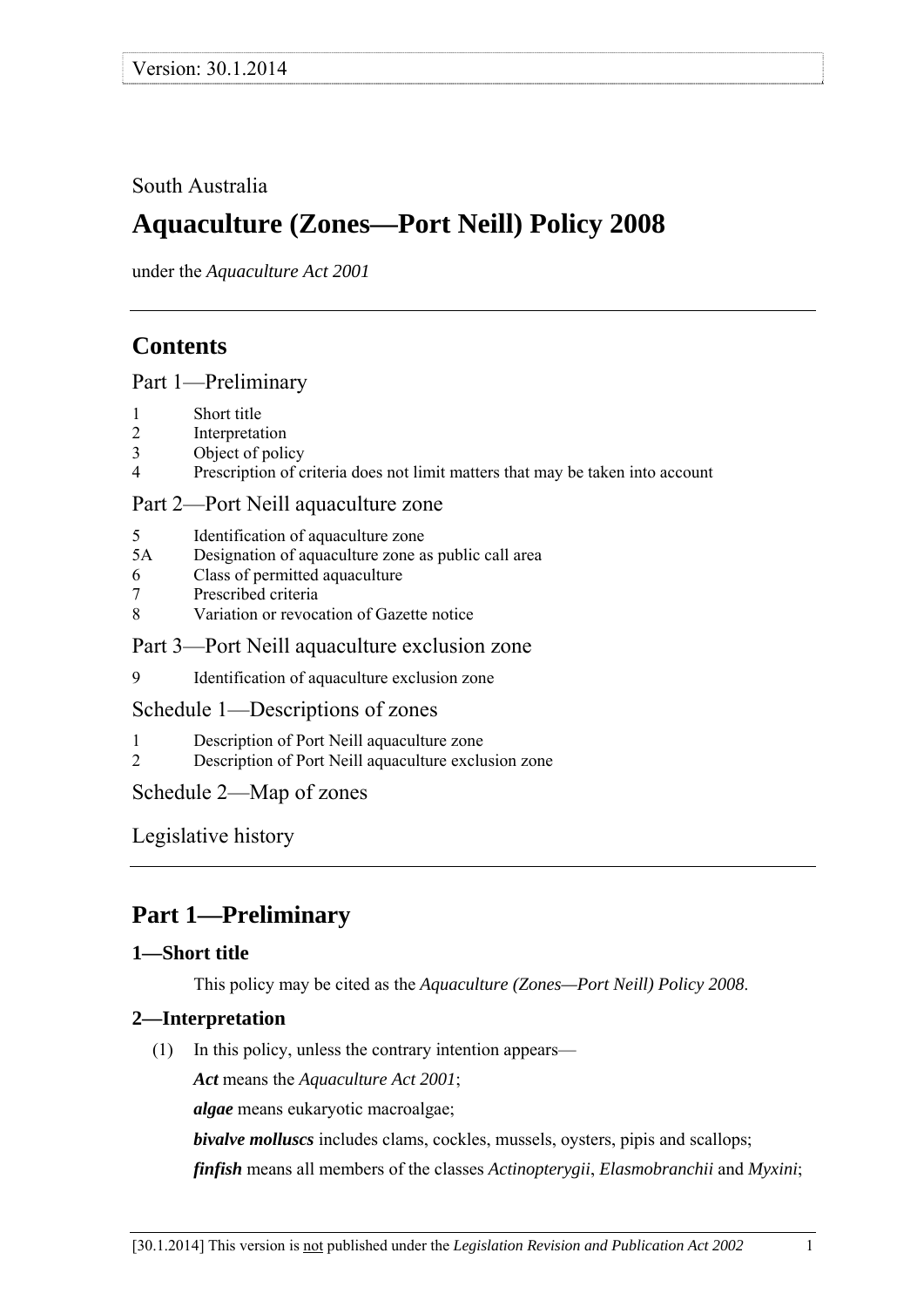<span id="page-1-0"></span>*lease* means an aquaculture lease;

*licence* means an aquaculture licence;

*prescribed wild caught tuna* means members of the genera *Allothunnus*, *Auxis*, *Euthunnus*, *Katsuwonus*, and *Thunnus* that have been taken from the wild.

 (2) For the purposes of identification of zones in this policy, unless the contrary intention appears, all lines are geodesics based on the *Geocentric Datum of Australia 1994* (GDA94) as defined in the Commonwealth of Australia Gazette GN35 of 6 September 1995 and all co-ordinates are expressed in terms of GDA94.

#### **Note—**

Unless the contrary intention appears, terms used in this policy that are defined in the Act have the respective meanings assigned to those terms by the Act.

#### **3—Object of policy**

Pursuant to section 11 of the Act, this policy—

- (a) identifies an aquaculture zone and an aquaculture exclusion zone; and
- (ab) designates an aquaculture zone as a public call area; and
- (b) specifies for an aquaculture zone—
	- (i) the classes of aquaculture permitted in the zone; and
	- (ii) prescribed criteria to be taken into account in the determination of applications for licences or in the making of other decisions under the Act in relation to the zone.

### **4—Prescription of criteria does not limit matters that may be taken into account**

This policy does not limit the matters that may be taken into account in the determination of applications for licences or in the making of other decisions under the Act.

## **Part 2—Port Neill aquaculture zone**

#### **5—Identification of aquaculture zone**

The Port Neill aquaculture zone comprises the State waters described in [Schedule 1](#page-3-0)  [clause 1](#page-3-0).

#### **5A—Designation of aquaculture zone as public call area**

The Port Neill aquaculture zone is designated as a public call area.

#### **6—Class of permitted aquaculture**

The classes of aquaculture permitted in the Port Neill aquaculture zone are—

- (a) the farming of aquatic animals (other than prescribed wild caught tuna) in a manner that involves regular feeding; and
- (b) the farming of prescribed wild caught tuna broodstock; and
- (c) the farming of bivalve molluscs; and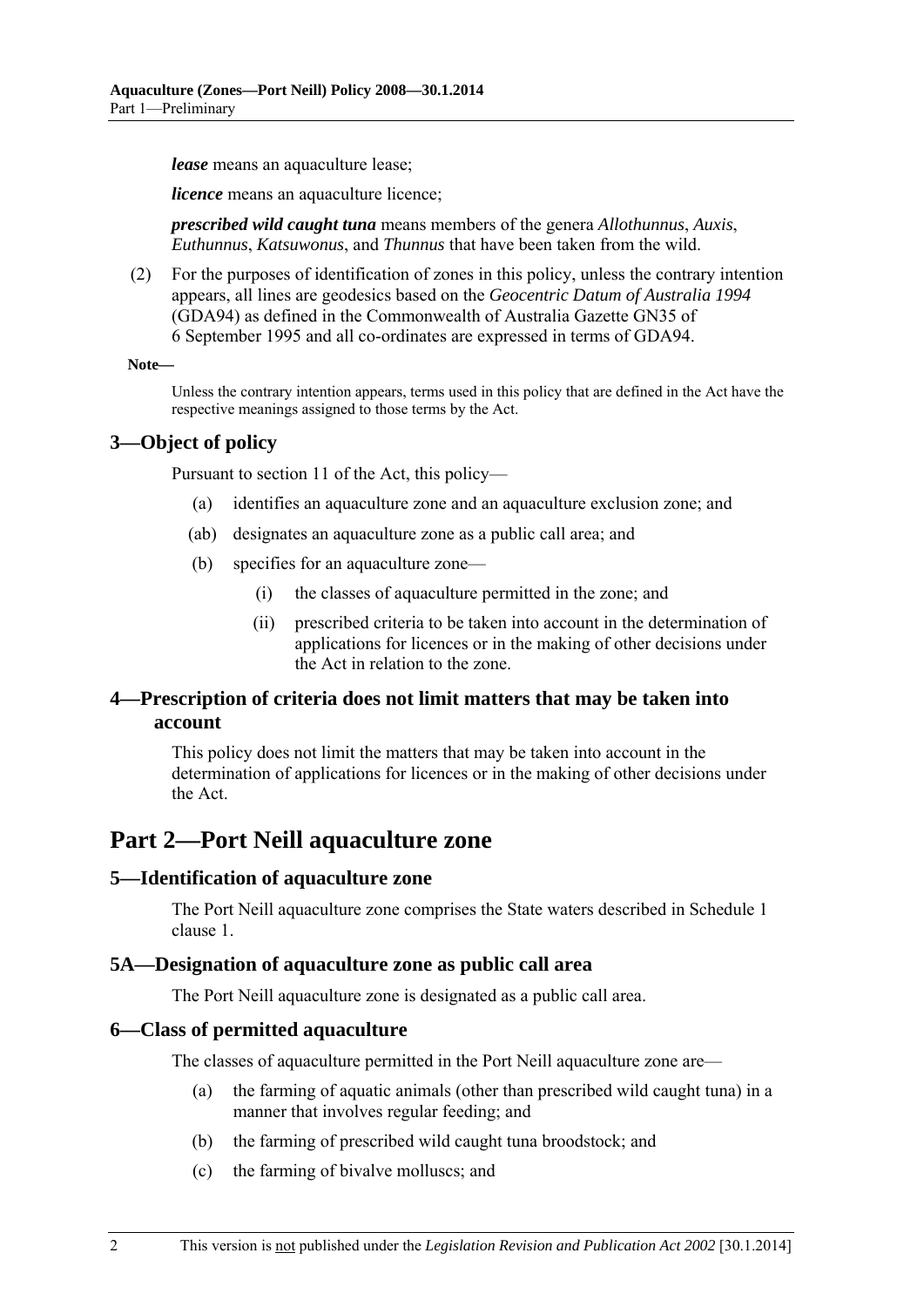(d) the farming of algae.

#### <span id="page-2-0"></span>**7—Prescribed criteria**

- (1) In the determination of applications for licences and in the making of other decisions under the Act in relation to the Port Neill aquaculture zone, the following prescribed criteria must be taken into account:
	- (a) the total area in the zone subject to lease must not exceed 565 hectares of which at least 5 hectares must be used or available for use for the farming of aquatic organisms for the purposes of research or for the purposes of trade, or a business, established for educational purposes;
	- (b) the biomass of the aquatic animals (other than prescribed wild caught tuna) being farmed in the zone in a manner that involves regular feeding must not exceed—
		- (i) an amount that would, in the opinion of the Minister, have an environmental impact on the zone equivalent to the environmental impact that 8 000 tonnes of finfish would have on the zone; or
		- (ii) if some other amount is specified by the Minister by notice in the Gazette, that other amount;
	- (c) the biomass of prescribed wild caught tuna broodstock being farmed in the zone must not exceed 30 tonnes, or, if some other amount is specified by the Minister by notice in the Gazette, that other amount;
	- (d) the biomass of bivalve molluscs being farmed in the zone must not exceed 1 000 tonnes, or, if some other amount is specified by the Minister by notice in the Gazette, that other amount.
- (2) However, a notice under subclause  $(1)(d)$  must not increase the biomass of bivalve molluscs that may be farmed in the zone unless the Minister is satisfied that the increase would not compromise the overall productivity of the bivalve mollusc industry being carried on in the zone.

#### **8—Variation or revocation of Gazette notice**

- (1) The Minister may vary or revoke a notice in the Gazette made under [clause 7](#page-2-0) by subsequent notice in the Gazette.
- (2) The power to vary or revoke a notice under [subclause \(1\)](#page-2-0) is exercisable in the same way, and subject to the same conditions, as the power to make the notice.

## **Part 3—Port Neill aquaculture exclusion zone**

#### **9—Identification of aquaculture exclusion zone**

The Port Neill aquaculture exclusion zone comprises the State waters described in [Schedule 1 clause 2.](#page-3-0)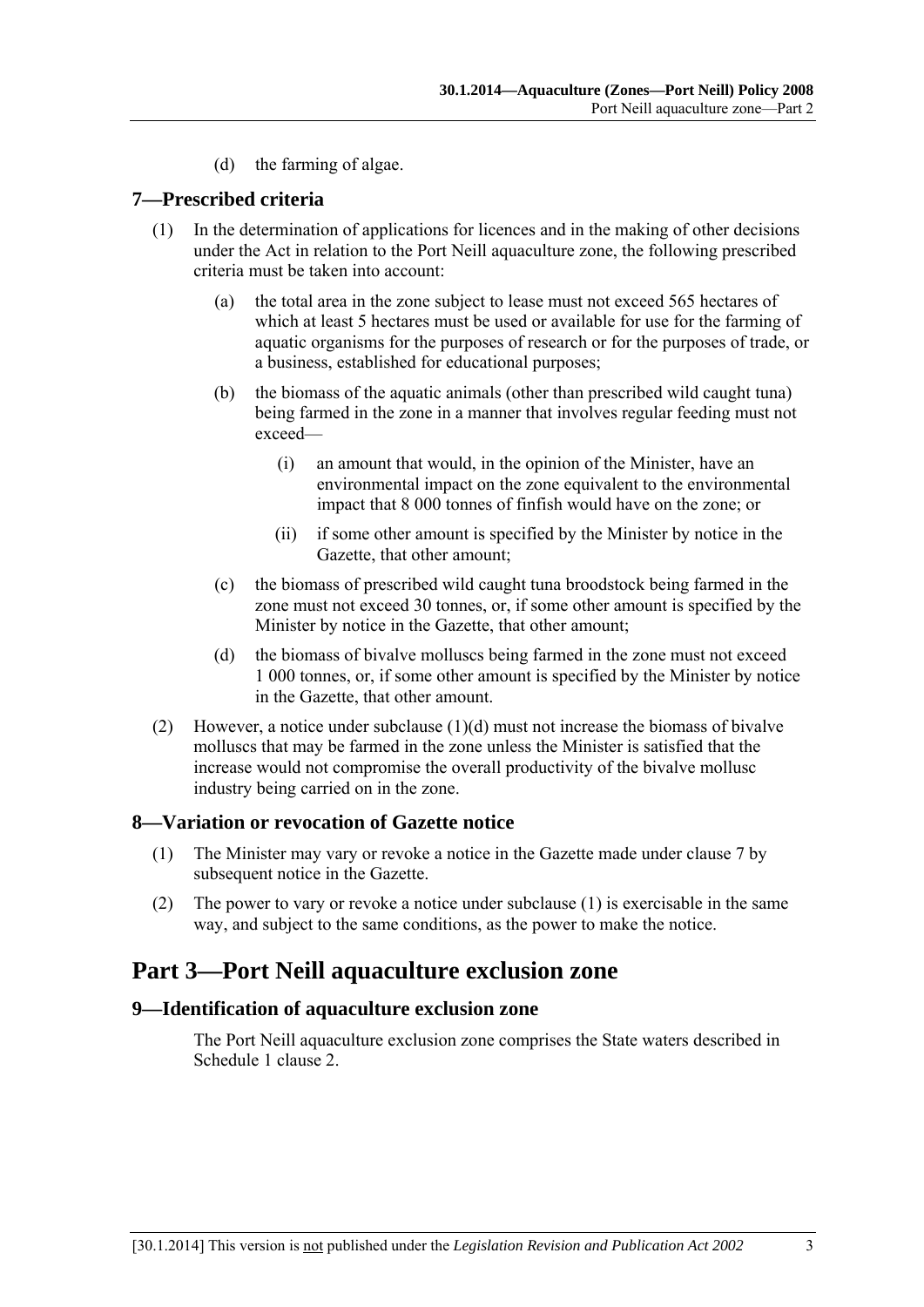## <span id="page-3-0"></span>**Schedule 1—Descriptions of zones**

#### **1—Description of Port Neill aquaculture zone**

The Port Neill aquaculture zone comprises—

- (a) the State waters of or near Dutton Bay contained within and bounded by a line commencing at 34°08′06″ South, 136°27′14″ East (Point 1), then south-westerly to 34°13'10" South, 136°23'55" East (Point 2), then north-westerly to 34°11′16.56″ South, 136°20′29.89″ East (Point 3), then north-easterly to 34°09′34.23″ South, 136°21′37.51″ East (Point 4), then north-easterly to 34°09′18.78″ South, 136°22′51.37″ East (Point 5), then north-easterly to 34°08′12.57″ South, 136°23′58.85″ East (Point 6), then easterly to the point of commencement; and
- (b) the areas that are subject to the leases that have, at the commencement of this policy, the following registration numbers:

LA00071;

LA00072,

(while those areas remain subject to lease, regardless of whether any of the leases are given a different registration number as a consequence of their subdivision or conversion to a different class of lease).

**Note—** 

The point references in this description are references to the corresponding points in the map in [Schedule 2](#page-5-0) showing the Port Neill aquaculture zone.

#### **2—Description of Port Neill aquaculture exclusion zone**

The Port Neill aquaculture exclusion zone comprises the State waters of or near Dutton Bay contained within and bounded by—

 (a) a line commencing at the line of mean high water springs closest to 34°02′26.17″ South, 136°23′58.36″ East (Point 7), then south-easterly to 34°03′51.97″ South, 136°24′47.79″ East (Point 8), then south-westerly to 34°05′49″ South, 136°24′08″ East (Point 9), then southerly to 34°08′12.57″ South, 136°23′58.85″ East (Point 6), then south-westerly to 34°09′18.78″ South, 136°22′51.37″ East (Point 5), then south-westerly to 34°09′34.23″ South, 136°21′37.51″ East (Point 4), then south-westerly to 34°11′16.56″ South, 136°20′29.89″ East (Point 3), then south-westerly to 34°12′21″ South, 136°18′25″ East (Point 10), then north-westerly to the location on mean high water springs closest to 34°12'14.15" South, 136°17'53.22" East (Point 11), then generally north-easterly following the line of mean high water springs to the point of commencement; and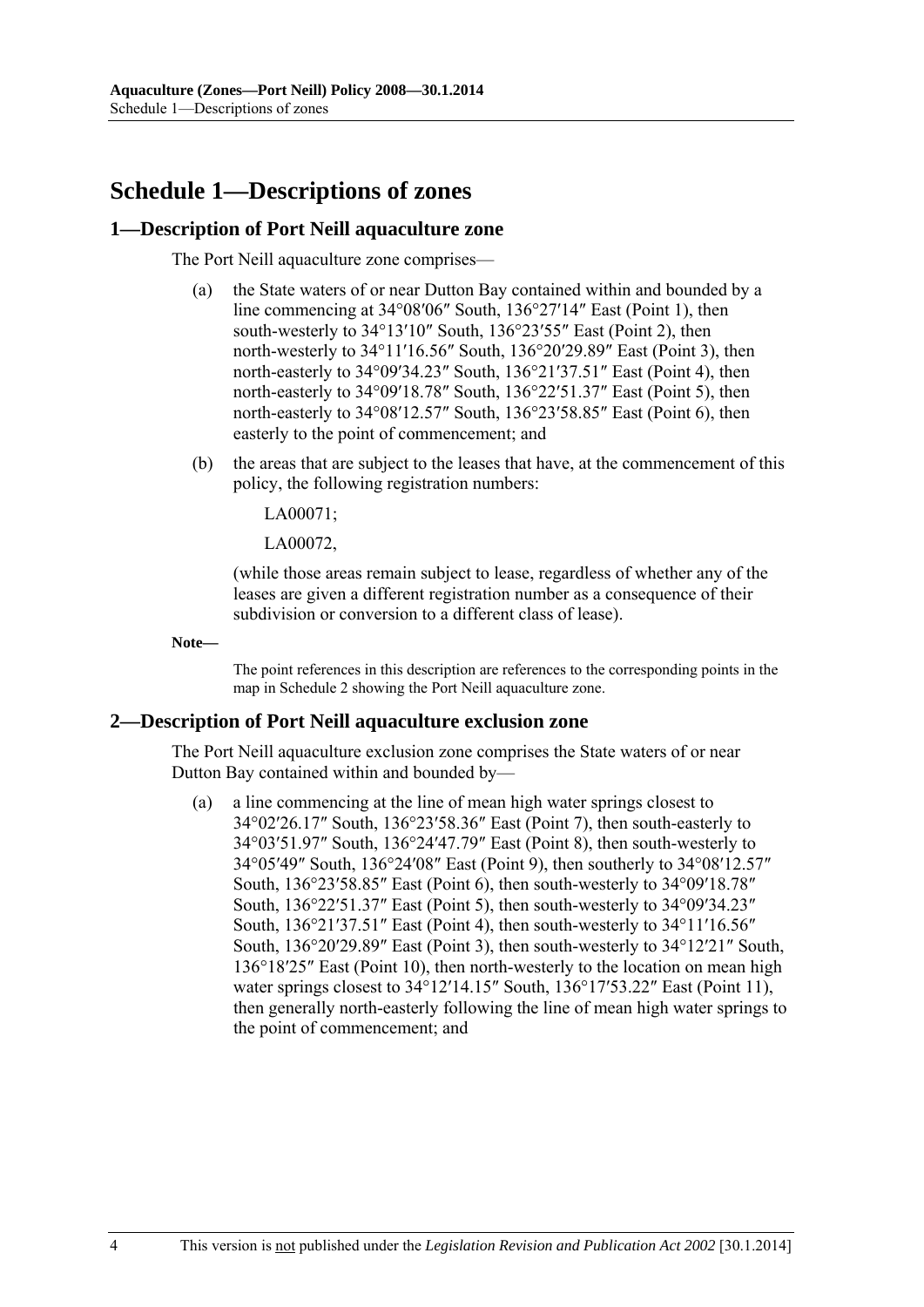(b) a line commencing at the line of mean high water springs closest to 34°14′37.08″ South, 136°16′11.51″ East (Point 12), then south-easterly to 34°14′53″ South, 136°16′44″ East (Point 13), then south-easterly to 34°15′53″ South, 136°16′53″ East (Point 14), then south-westerly to 34°16′30″ South, 136°16′13″ East (Point 15), then westerly to the location on mean high water springs closest to 34°16′27.74″ South, 136°15′10.87″ East (Point 16), then generally north-easterly following the line of mean high water springs to the point of commencement,

but does not include the areas that are subject to the leases that have, at the commencement of this policy, the following registration numbers:

LA00071;

LA00072,

(while those areas remain subject to lease, regardless of whether any of the leases are given a different registration number as a consequence of their subdivision or conversion to a different class of lease).

**Note—** 

The point references in this description are references to the corresponding points in the map in [Schedule 2](#page-5-0) showing the Port Neill aquaculture exclusion zone.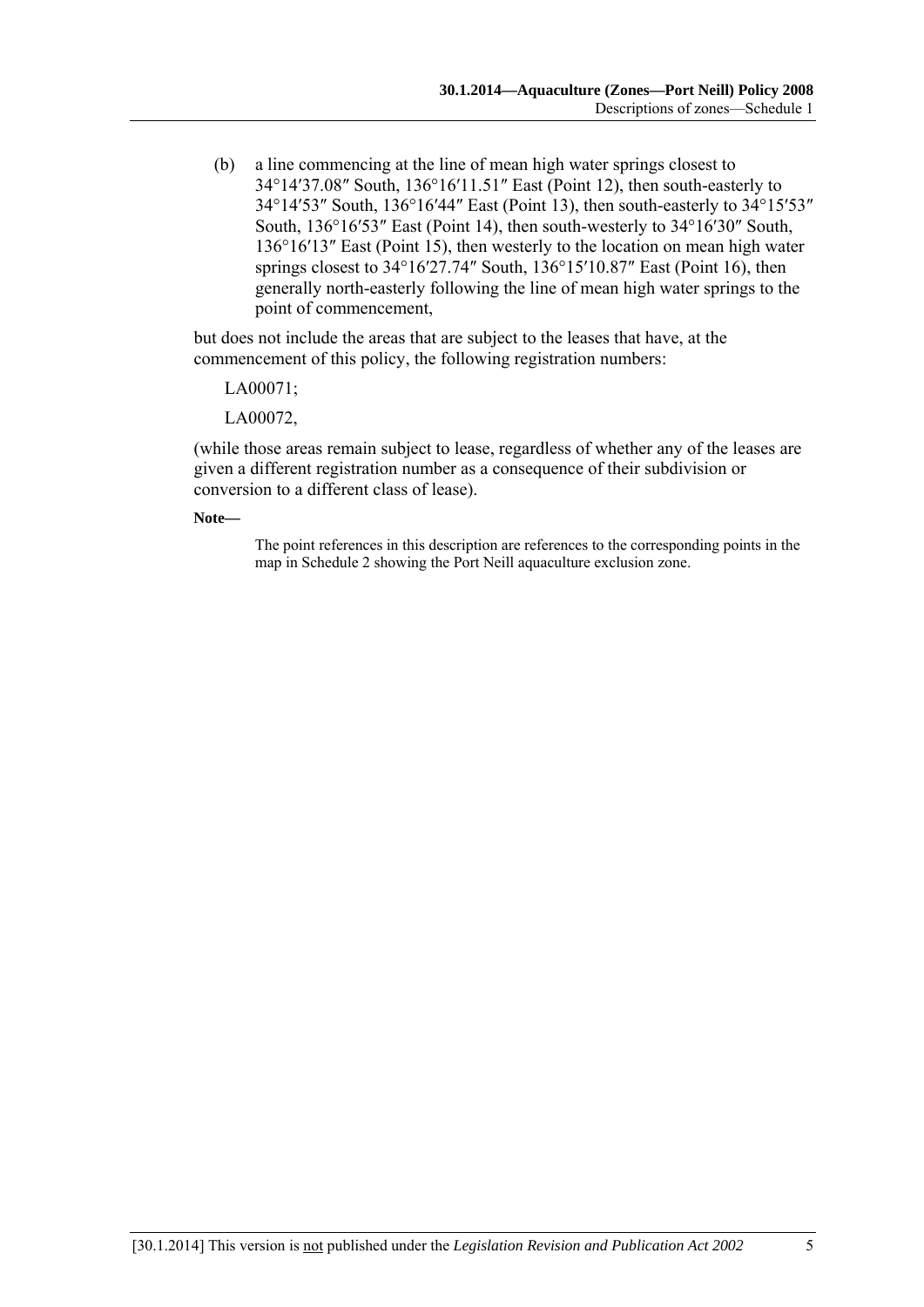# <span id="page-5-0"></span>**Schedule 2—Map of zones**

The map in this Schedule is provided for convenience of reference only.